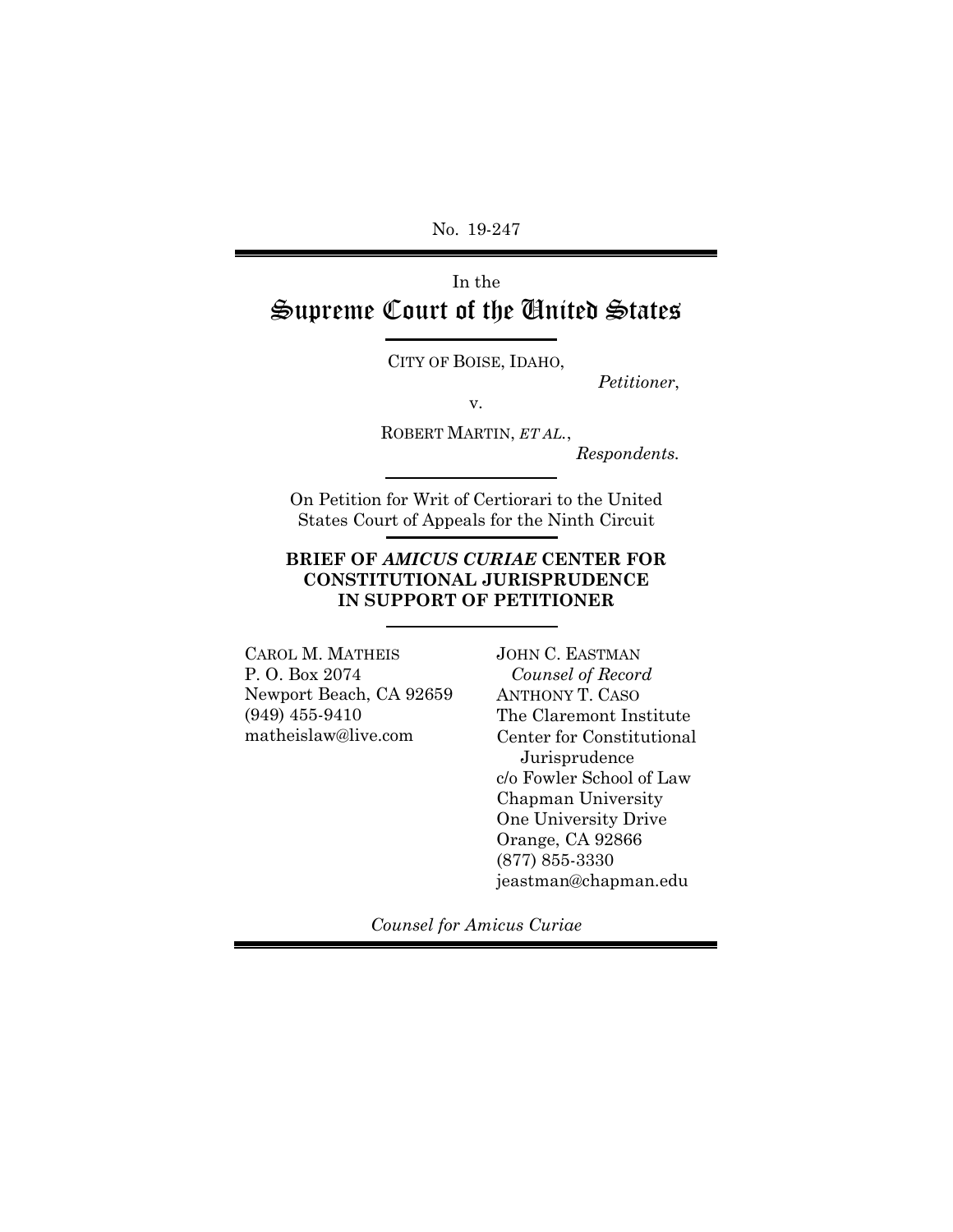## **QUESTION PRESENTED**

**1.** Whether misdemeanor criminal penalties for camping in a public place and disorderly conduct constitute cruel and unusual punishment under the Eighth Amendment.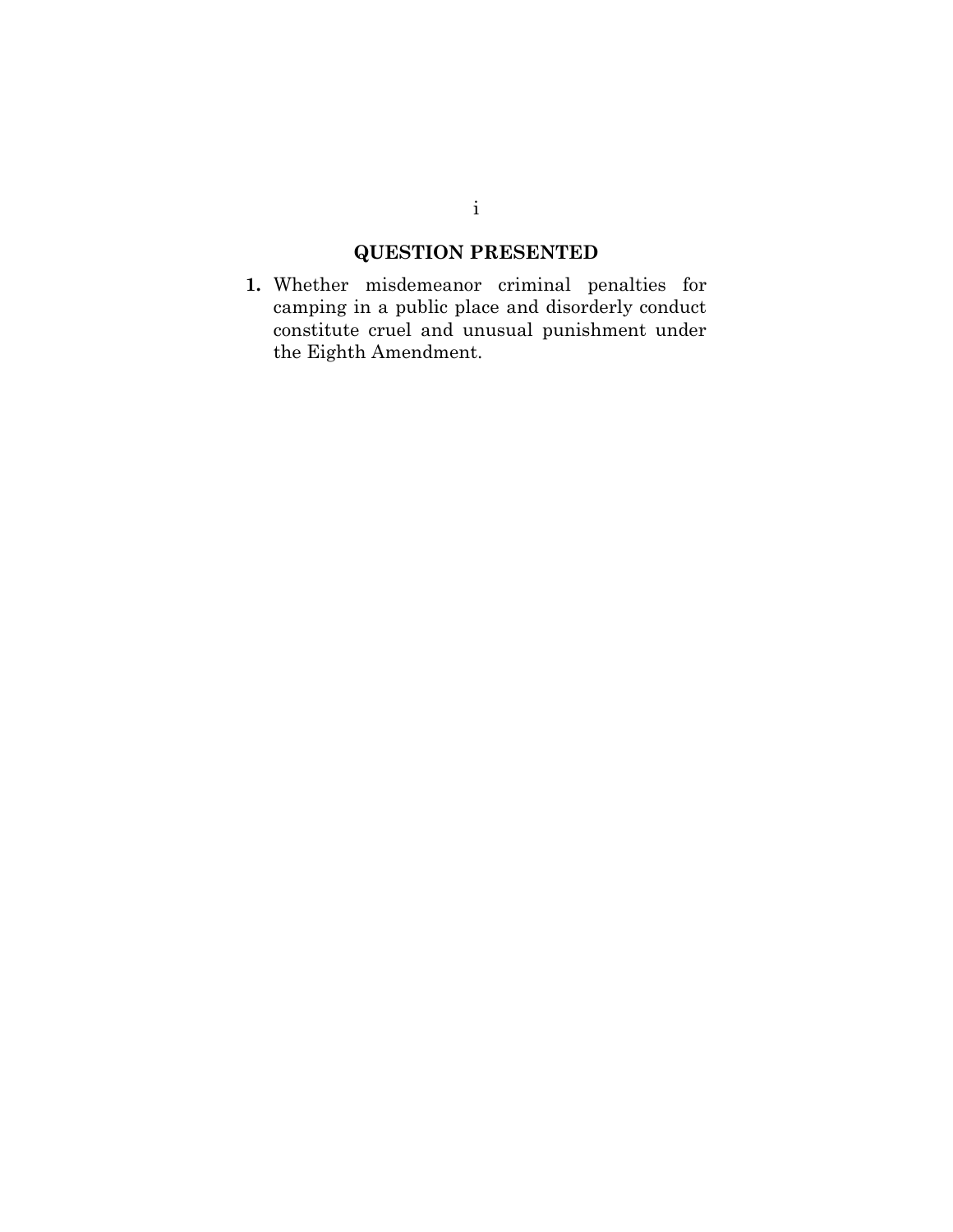## **TABLE OF CONTENTS**

| INTEREST OF AMICUS CURIAE1                                                                                                                                                                                                              |
|-----------------------------------------------------------------------------------------------------------------------------------------------------------------------------------------------------------------------------------------|
|                                                                                                                                                                                                                                         |
| REASONS WHY REVIEW SHOULD BE<br>3                                                                                                                                                                                                       |
| The Ninth Circuit's Holding that the Eighth<br>L.<br>Amendment Covers Municipal Ordinances<br><b>Against Disorderly Conduct and Public</b><br>Camping Is Contrary to the Original Public<br>Meaning of "Cruel and Unusual Punishment."3 |
| П.<br>The Ninth Circuit's Holding Goes Well Beyond<br>This Court's Holding in Robinson That<br>Criminalization of Mere Status Can Violate<br>the Eighth Amendment, and Conflicts with<br>the Decisions of Several Other Circuit and     |
| III. The Ninth Circuit's Decision Severely Intrudes                                                                                                                                                                                     |
| IV. The Eighth Amendment Cannot Be Used To<br>Impose Unconstitutional Affirmative Obliga-                                                                                                                                               |
|                                                                                                                                                                                                                                         |

ii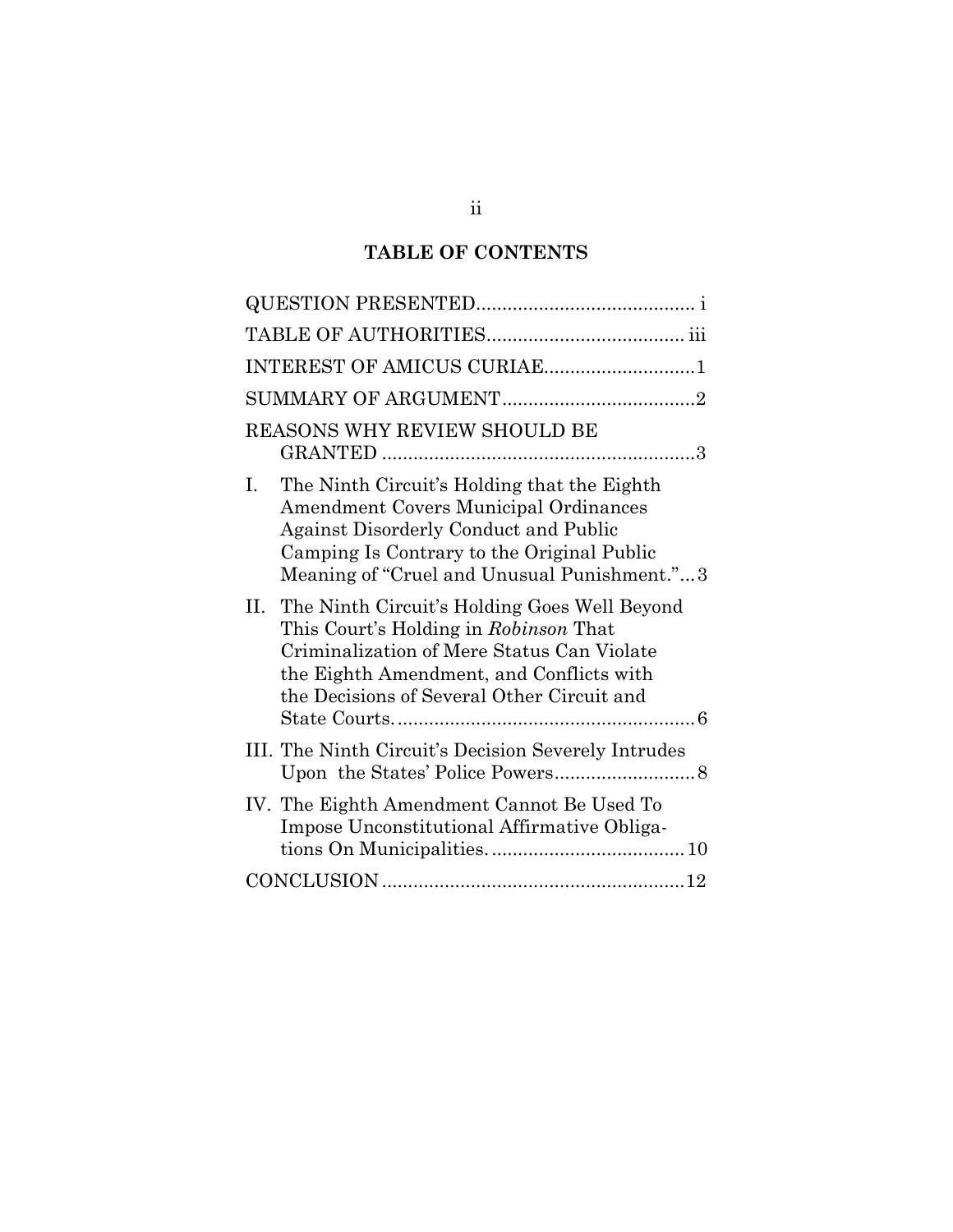## **TABLE OF AUTHORITIES**

### **Cases**

| City of Canton v. Harris,                          |
|----------------------------------------------------|
| County of Maricopa v. Lopez-Valenzuala,            |
| Deshaney v. Winnebago Cnty Dept. of Soc. Services, |
| Estelle v. Gamble,                                 |
| Ewing v. O'Connor,                                 |
| Harmelin v. Michigan,                              |
| Horne v. Isaacson,                                 |
| Ingraham v. Wright,                                |
| Manning v. Caldwell,                               |
| Manning v. Caldwell,                               |
| Metropolitan Life. Ins. Co. v. Massachusetts,      |
| Nat'l Fed. of Ind. Bus. v. Sebelius,               |
| Obergefell v. Hodges,                              |

### iii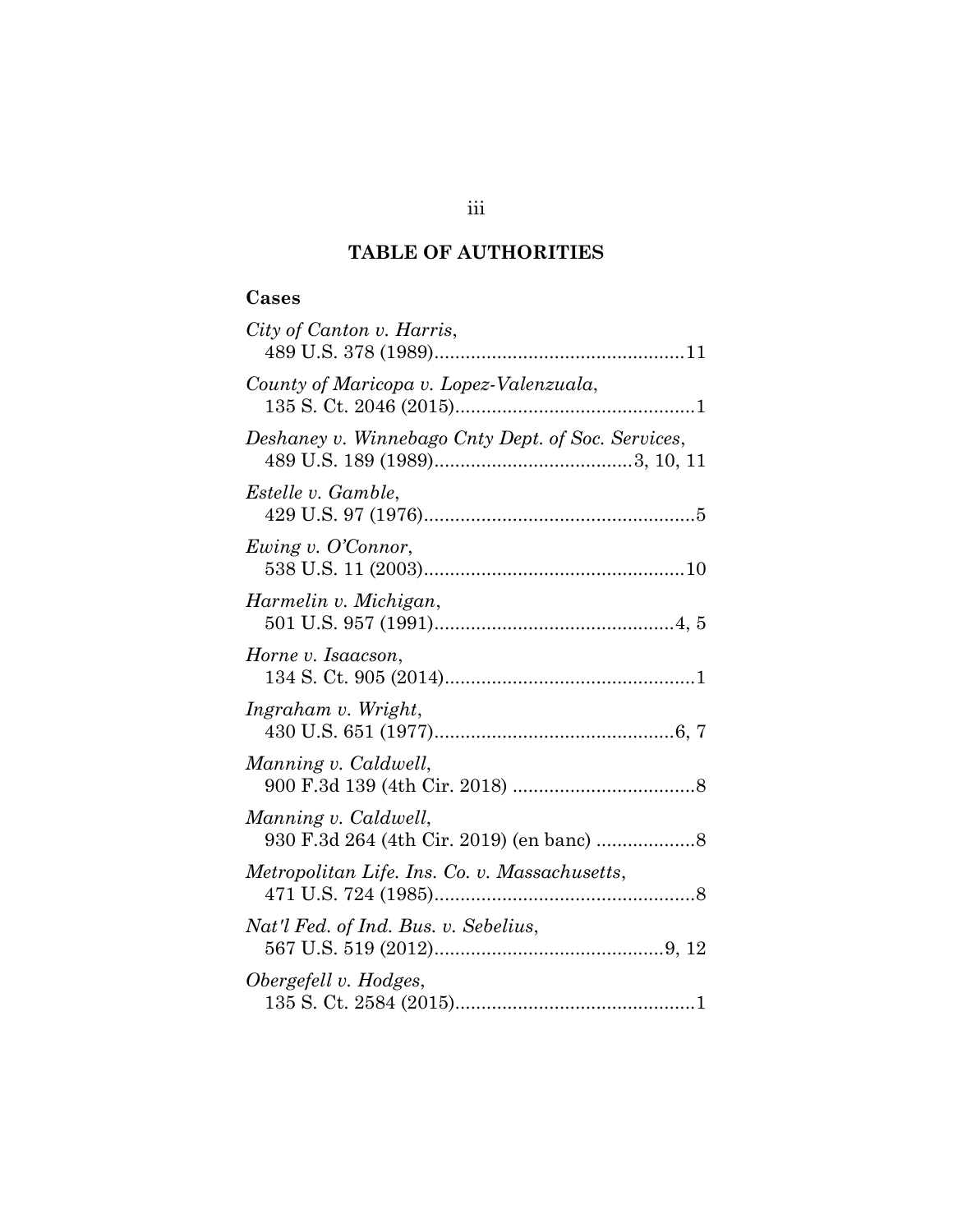| Overton v Bazzetta,                                                  |
|----------------------------------------------------------------------|
| Powell v. Texas,                                                     |
| Robinson v. California,                                              |
| Second Trial of Titus Oates,                                         |
| Stanford v. Kentucky,                                                |
| Tobe v. City of Santa Ana,                                           |
| Town of Greece, New York v. Galloway,                                |
| United States v. Benefield,                                          |
| United States v. Moore,<br>486 F.2d 1139 (D.C. Cir. 1973) (en banc)7 |
| United States v. Stenson,                                            |
| Weems $v.$ U.S.,                                                     |
| Whole Woman's Health v. Hellerstedt,                                 |
|                                                                      |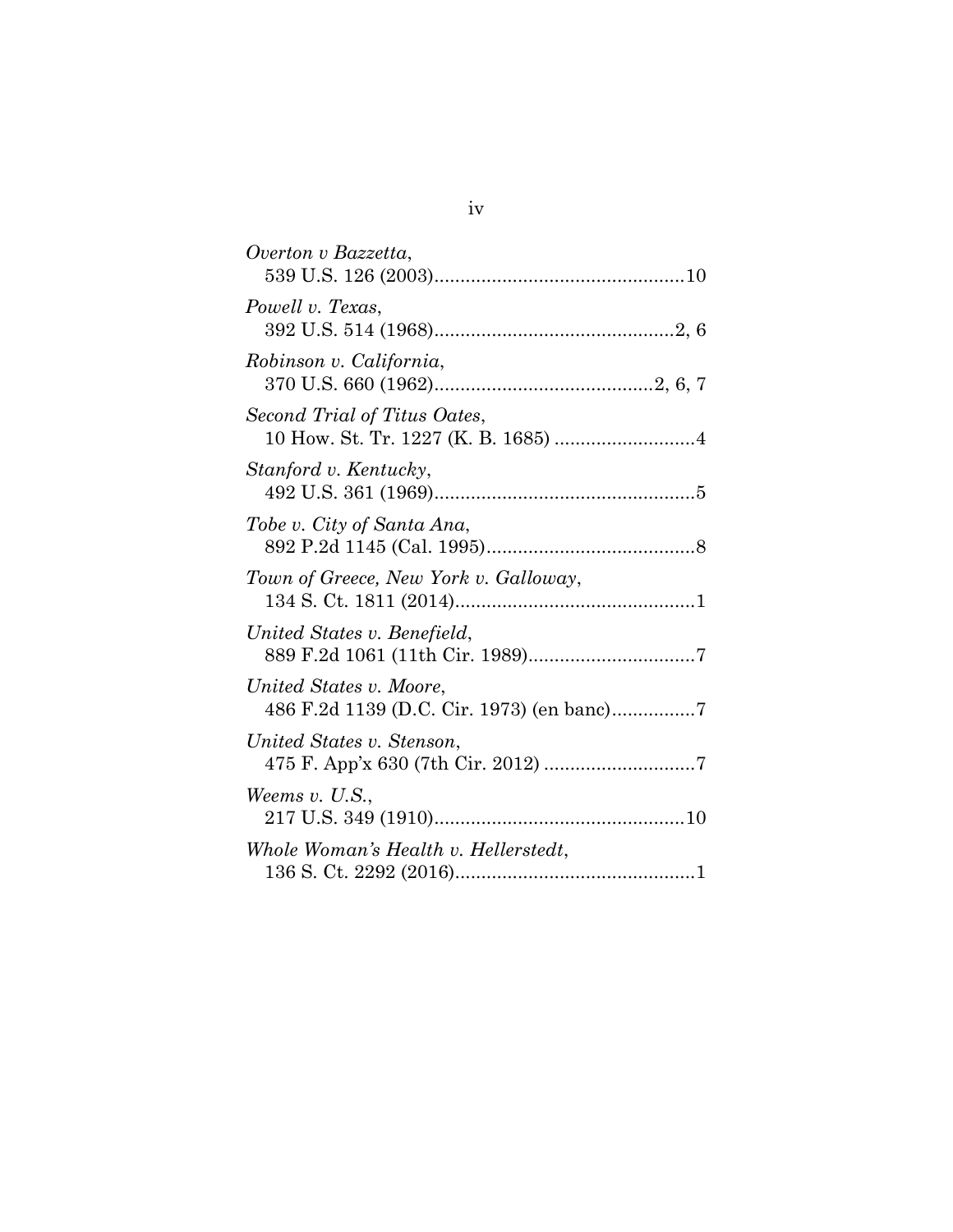# **Constitutional Provisions**

## **Other Authorities**

| 1 Wm. & Mary. Sess. 2, ch 2 (Dec. 1689)3                                                                                                                             |
|----------------------------------------------------------------------------------------------------------------------------------------------------------------------|
| Currie, David, <i>Positive and Negative Constitutional</i>                                                                                                           |
| Dazio, Stefanie, Union: LA Officer Gets Typhoid<br>Fever, 5 Others Show Symptoms, AP, May 30,<br>2019, available at<br>https://www.apnews.com/e6c4a34980c549deada4f1 |
| English Declaration of Rights (1688) 3                                                                                                                               |
| Granucci, Anthony F., Nor Cruel and Unusual<br>Punishments Inflicted: The Original Meaning, 57                                                                       |
| Henry, Patrick, Speech at the Virginia Ratifying<br>Convention, 3 J. Elliot, Debates on the Federal                                                                  |
| Massachusetts Ratifying Convention, 2 J. Elliot,<br>Debates on the Federal Constitution 111 (2d ed.                                                                  |
| Perry, R. & Cooper, J., eds., Sources of Our Liberties                                                                                                               |
| Schwoerer, L., Declaration of Rights, 1689 (1981)3                                                                                                                   |

v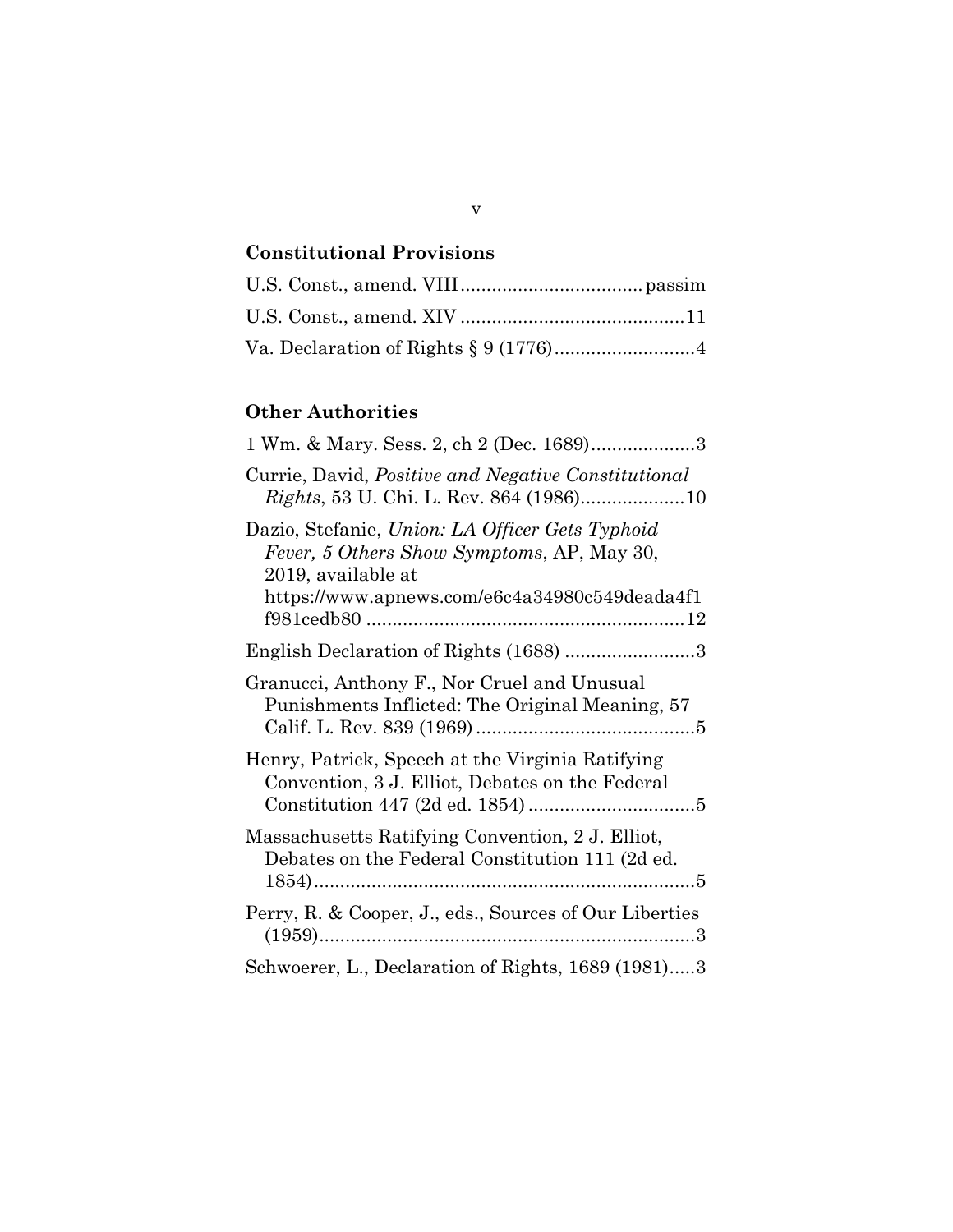| Stinneford, John F., The Original Meaning of       |  |
|----------------------------------------------------|--|
| Unusual: The Eighth Amendment as a Bar to          |  |
| Cruel Innovation, 102 Nw. U. L. Rev. 1739 (2008) 5 |  |

Tinoco, Matt, *LA Counts Its Homeless, But Counting Everybody Is Virtually Impossible*, LAist, Jan. 22, 2019, 2:08 PM, available at https://laist.com/2019/01/22/los\_angeles\_homeless\_ count\_2019\_how\_volunteer.php............................11

### **Rules**

### vi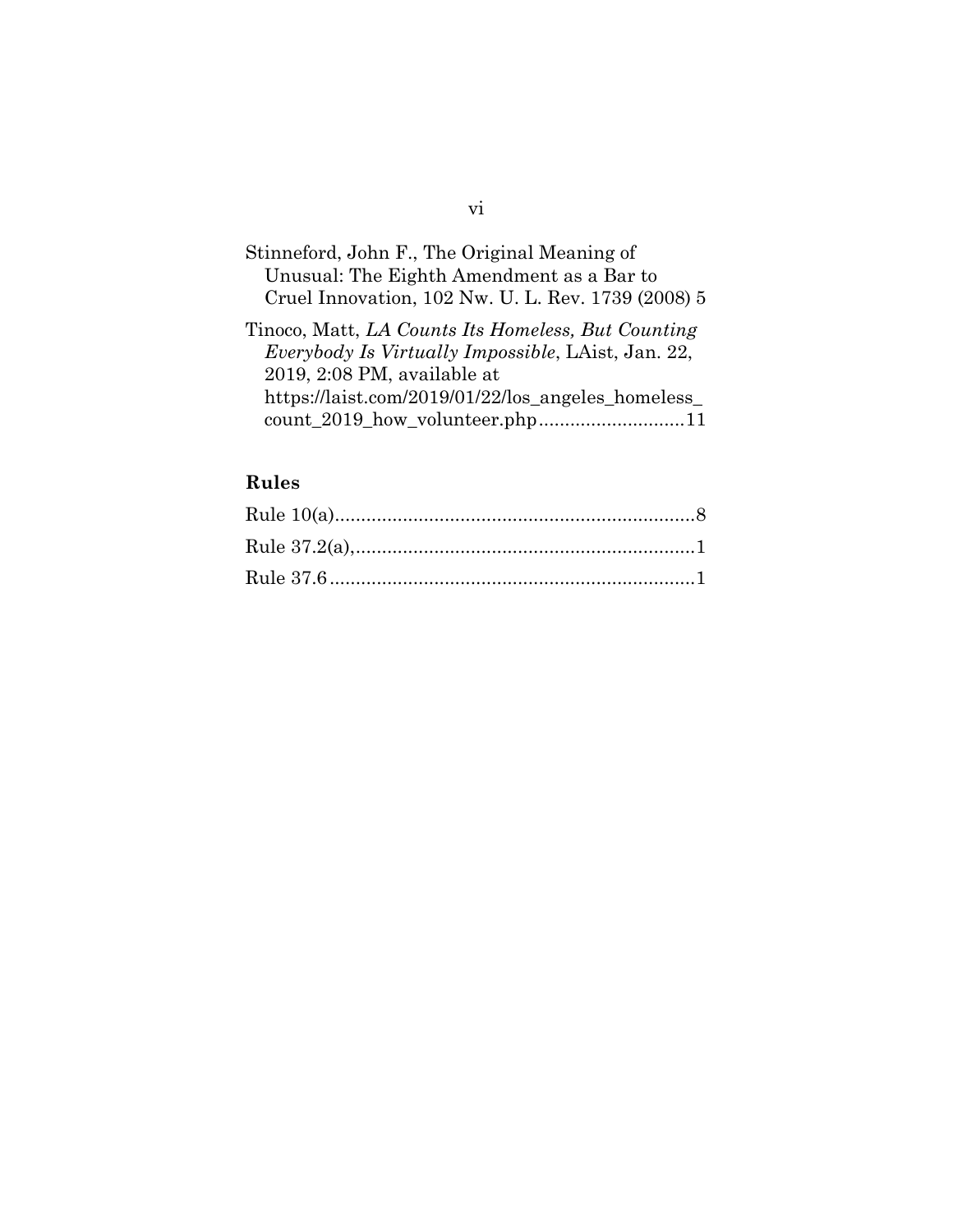#### **INTEREST OF AMICUS CURIAE<sup>1</sup>**

The Center for Constitutional Jurisprudence was established in 1999 as the public interest law arm of the Claremont Institute, the mission of which is to restore the principles of the American Founding to their rightful and preeminent authority in our national life. Those principles include the central idea of federalism, namely, that the states are the repository of the general police power to advance the health, safety, welfare and morals of the people, subject only to the explicit prohibitions of the federal Constitution. That police power is undermined when the courts give overly-broad constructions to generic constitutional language. In addition to providing counsel for parties at all levels of state and federal courts, the Center has represented parties or participated as amicus curiae before this Court in several cases of constitutional significance addressing similarly overly-broad construction of constitutional text that intruded on the police powers of the states, including *Whole Woman's Health v. Hellerstedt*, 136 S. Ct. 2292 (2016); *Obergefell v. Hodges*, 135 S. Ct. 2584 (2015); *County of Maricopa v. Lopez-Valenzuela*, 135 S. Ct. 2046 (2015); *Town of Greece, New York v. Galloway*, 134 S. Ct. 1811 (2014); and *Horne v. Isaacson*, 134 S. Ct. 905 (2014).

<sup>1</sup> Pursuant to Rule 37.2(a), all parties were notified of and have consented to the filing of this brief. In accordance with Rule 37.6, counsel affirms that no counsel for any party authored this brief in whole or in part and that no person or entity other than amici, its members, or its counsel made a monetary contribution to fund the preparation and submission of this brief.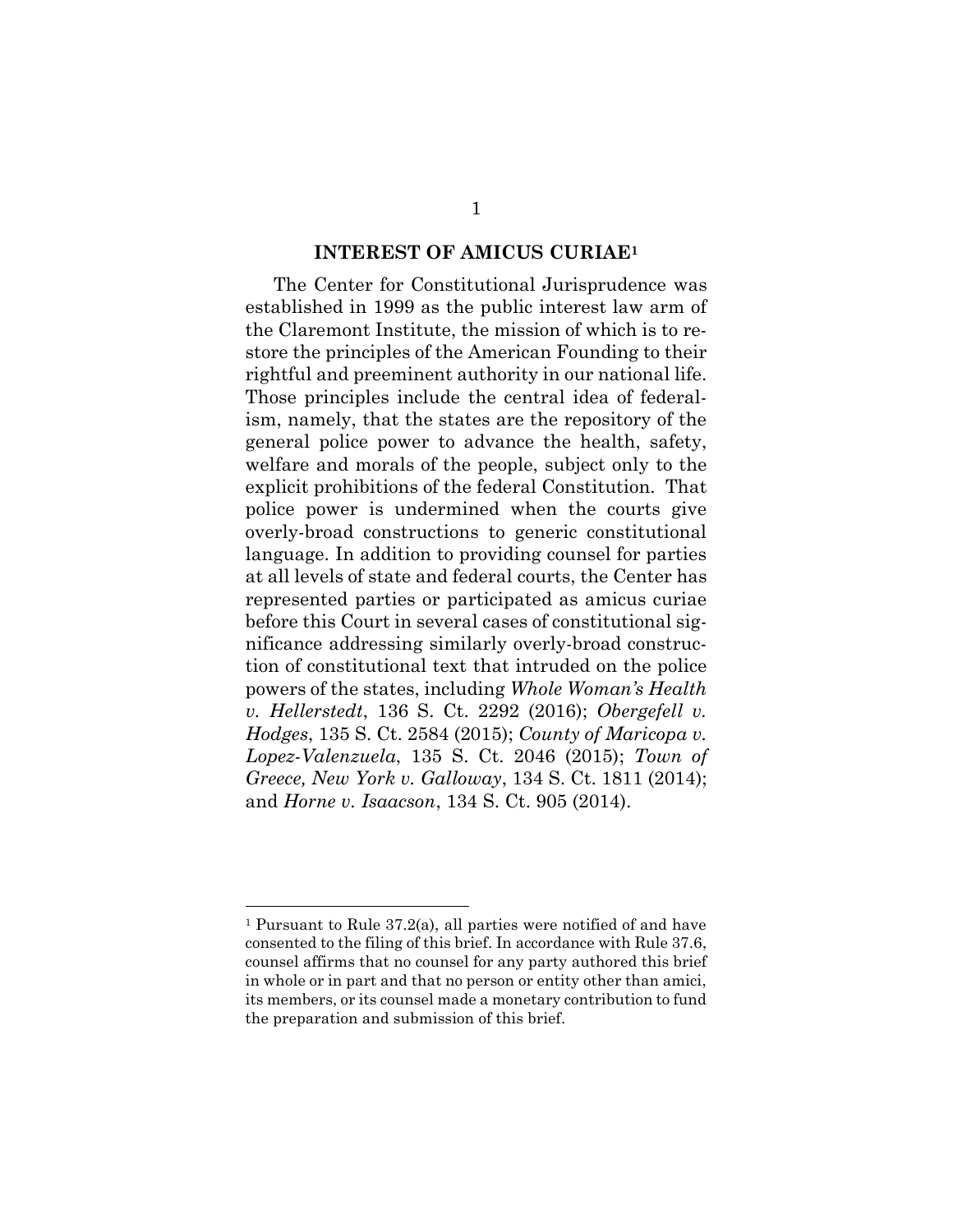#### **SUMMARY OF ARGUMENT**

As originally understood, the Eighth Amendment's Cruel and Unusual Punishment Clause addressed only the *method* of punishment, barring only those methods that were both "cruel *and* unusual," such as "tortures," "racks and gibbets." It did not address whether a particular otherwise-permissible punishment was proportionate to the crime, or "impose substantive limits on what can be made criminal." Those were additional glosses added by this Court in *Robinson v. California*, 370 U.S. 660 (1962), more than a century and a half after the Eighth Amendment was adopted.

But even this Court's holding in *Robinson* dealt only with statutes that criminalized status, not conduct. Statutes prohibiting conduct do not run afoul of the Eighth Amendment. *Powell v. Texas*, 392 U.S. 514 (1968). Here, plaintiffs were not subject to Boise's misdemeanor ban on camping on public property because of their homeless *status*, but because of their conduct that violated Boise's generally applicable law. The decision below those goes well beyond the status/conduct distinction drawn in *Powell*, in conflict both with this Court's decisions and with the decisions of several circuit and state courts.

Moreover, the expansive gloss given to the Eighth Amendment by the Ninth Circuit below constitutes a significant intrusion into the police powers of the states, in an area that has been almost exclusive within the preserve of State authority.

Finally, in order for State and local governments to exercise their long-standing police power authority to deal with the basic health and safety concerns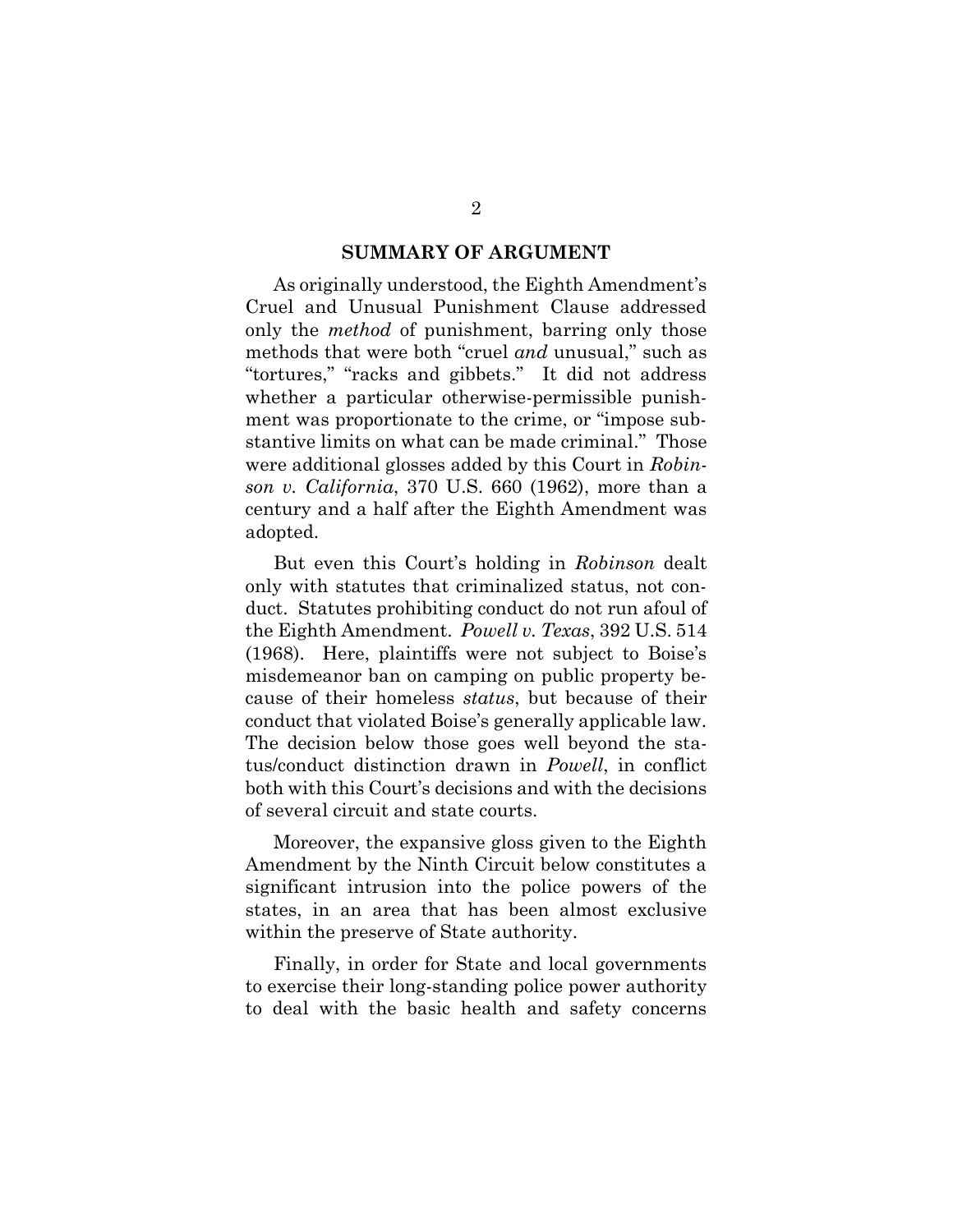raised by an expanding homeless population, the Ninth Circuit's decision effectively imposes on them an affirmative obligation for massive public expenditure on homeless shelters, contrary to this Court's decision in *Deshaney v. Winnebago County Dept. of Social Services*, 489 U.S. 189 (1989).

For all these reasons, the petition for writ of certiorari should be granted, and the decision of the Ninth Circuit reversed.

#### **REASONS WHY REVIEW SHOULD BE GRANTED**

**I. The Ninth Circuit's Holding that the Eighth Amendment Covers Municipal Ordinances Against Disorderly Conduct and Public Camping Is Contrary to the Original Public Meaning of "Cruel and Unusual Punishment."**

The Eighth Amendment to the Constitution is derived from the English Declaration of Rights of 1688. The Declaration of Rights' prohibition of "cruell and unusuall punishments," enacted in February 1689 and assented to by the Crown in December 1689, was the antecedent of the text of the Eighth Amendment. 1 Wm. & Mary. Sess. 2, ch 2 (Dec. 1689). See R. Perry & J. Cooper, eds., Sources of Our Liberties 222-223 (1959); L. Schwoerer, Declaration of Rights, 1689, pp. 279, 295-298 (1981).)

History shows that the "cruell and unusuall punishments" provision of the English Declaration of Rights was enacted to prevent abuses such as those of the infamous Lord Chief Justice Jeffreys of the King's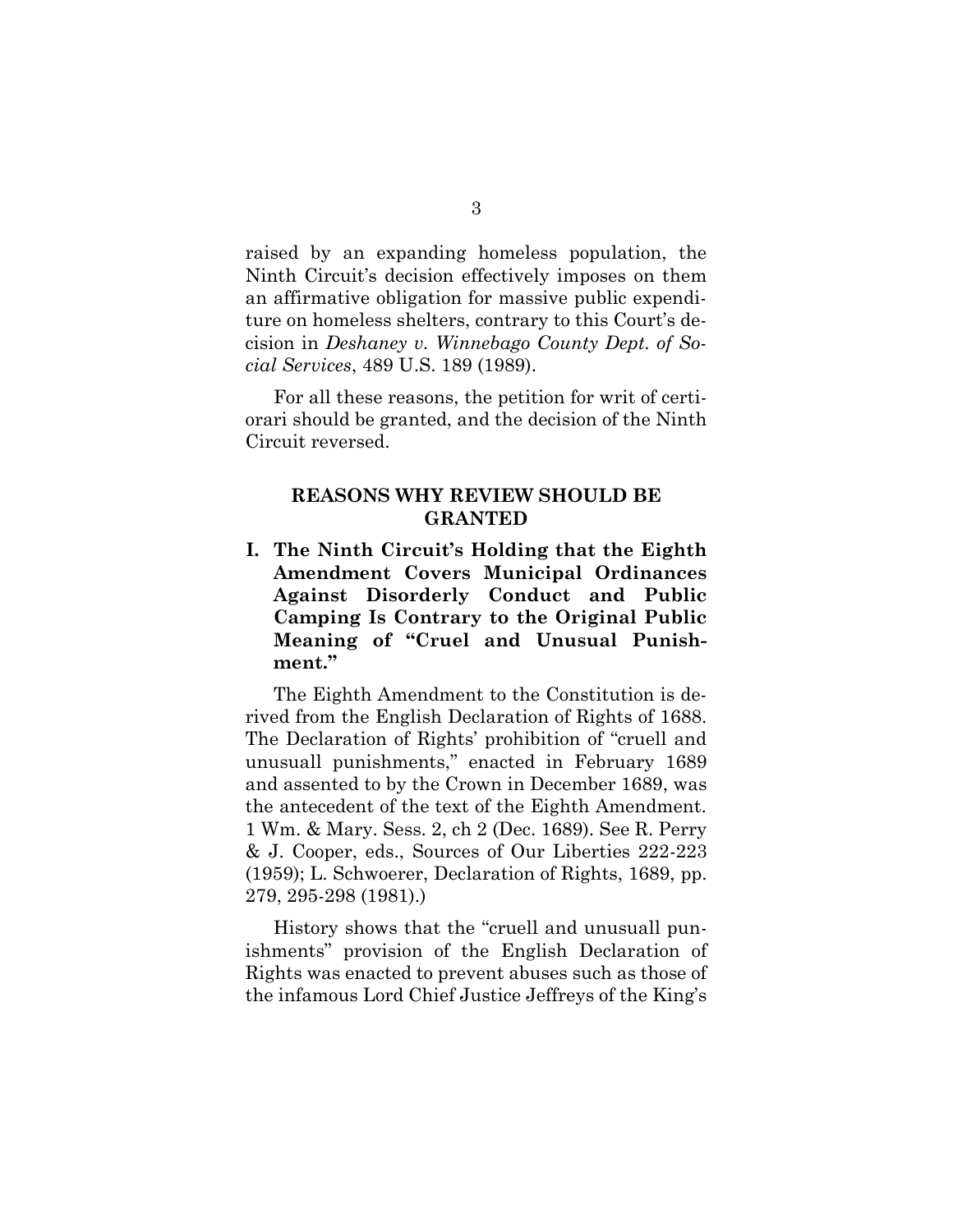Bench during the Stuart reign of James II. *See Harmelin v. Michigan*, 501 U.S. 957, 966-973 (1991). The admonition in the Declaration of Rights was motivated by Jeffreys' treatment of those involved with the unsuccessful rebellion of the Duke of Monmouth, and Titus Oates, a Protestant cleric and convicted perjurer. The punishments imposed upon the Monmouth rebels, the trials of whom history has recorded as the "Bloody Assizes," included "drawing and quartering, burning of women felons, beheading, [and] disemboweling." *Harmelin*, 501 U.S. at 968. Oates was sentenced by the King's Bench to be stripped of his Canonical Habits, stand in the pillory annually at certain times and places, be whipped by the "common hangman" "from Aldgate to Newgate," be whipped again from "Newgate to Tyburn," be imprisoned for life, and pay a fine of "1000 marks upon each indictment." *Id*. at 970 (citing *Second Trial of Titus Oates*, 10 How. St. Tr. 1227, 1314 (K. B. 1685)). Four years later, and several months after the Declaration of Rights, Oates unsuccessfully petitioned the House of Lords to set aside his sentence as illegal. The House of Commons eventually passed a bill to annul Oates' sentence, and issued a report asserting, among other things, that his criminal sentence was the sort of "cruell and unusuall punishment" that the Parliament had complained of in the Declaration of Rights. *Harmelin*, 501 U.S. at 971-72.

In 1791, the new federal Bill of Rights included the prohibition of "cruel and unusual punishments" as previously provided in Virginia's state bill of rights. U.S. Const., amend. VIII; Va. Declaration of Rights § 9 (1776). The meaning of "cruell and unusuall punishment" in the Eighth Amendment necessarily referred to what it meant to the Americans who adopted the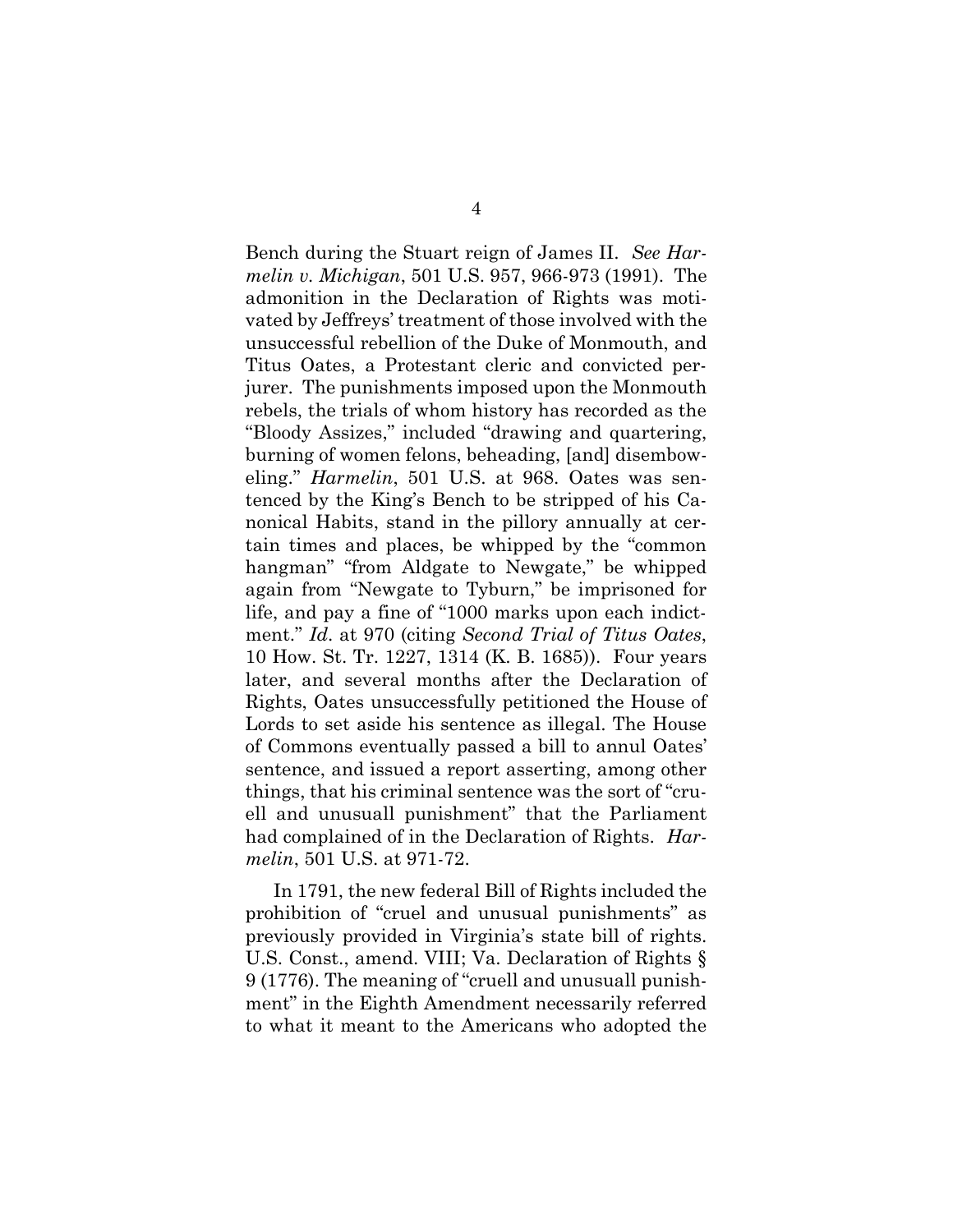Amendment in the Bill of Rights. *Harmelin*, 501 U.S. at 975. "

"Expressions in the first Congress confirm the view that the cruel and unusual punishments clause was directed at prohibiting certain methods of punishment," and this view was accepted by state and federal jurists at the time. Anthony F. Granucci, Nor Cruel and Unusual Punishments Inflicted: The Original Meaning, 57 Calif. L. Rev. 839, 842 (1969).

When the Eighth Amendment was drafted, and the several states ratified it, the original public meaning of the Cruel and Unusual Punishments Clause was to "proscribe … methods of punishment." *Estelle v. Gamble*, 429 U.S. 97, 102 (1976). Such punishments as "tortures," "racks and gibbets" is what was prohibited. *Harmelin*, 501 U.S. at 979-80 (quoting Patrick Henry, Speech at the Virginia Ratifying Convention, 3 J. Elliot, Debates on the Federal Constitution 447 (2d ed. 1854); and Massachusetts Ratifying Convention, 2 Elliot's Debates, at 111). Moreover, even punishments that might be considered cruel would pass constitutional muster unless they were also unusual (as in, not frequently or widely put into practice). John F. Stinneford, The Original Meaning of Unusual: The Eighth Amendment as a Bar to Cruel Innovation, 102 Nw. U. L. Rev. 1739 (2008), *see also Stanford v. Kentucky*, 492 U.S. 361, 378 (1969). Misdemeanor convictions (and the minor punishments at issue here— "time served," "one additional day in jail," and "a \$25 fine," Pet.App. 40a) are certainly far removed from the "cruel and unusual punishments" that were prohibited by the Eighth Amendment as originally understood.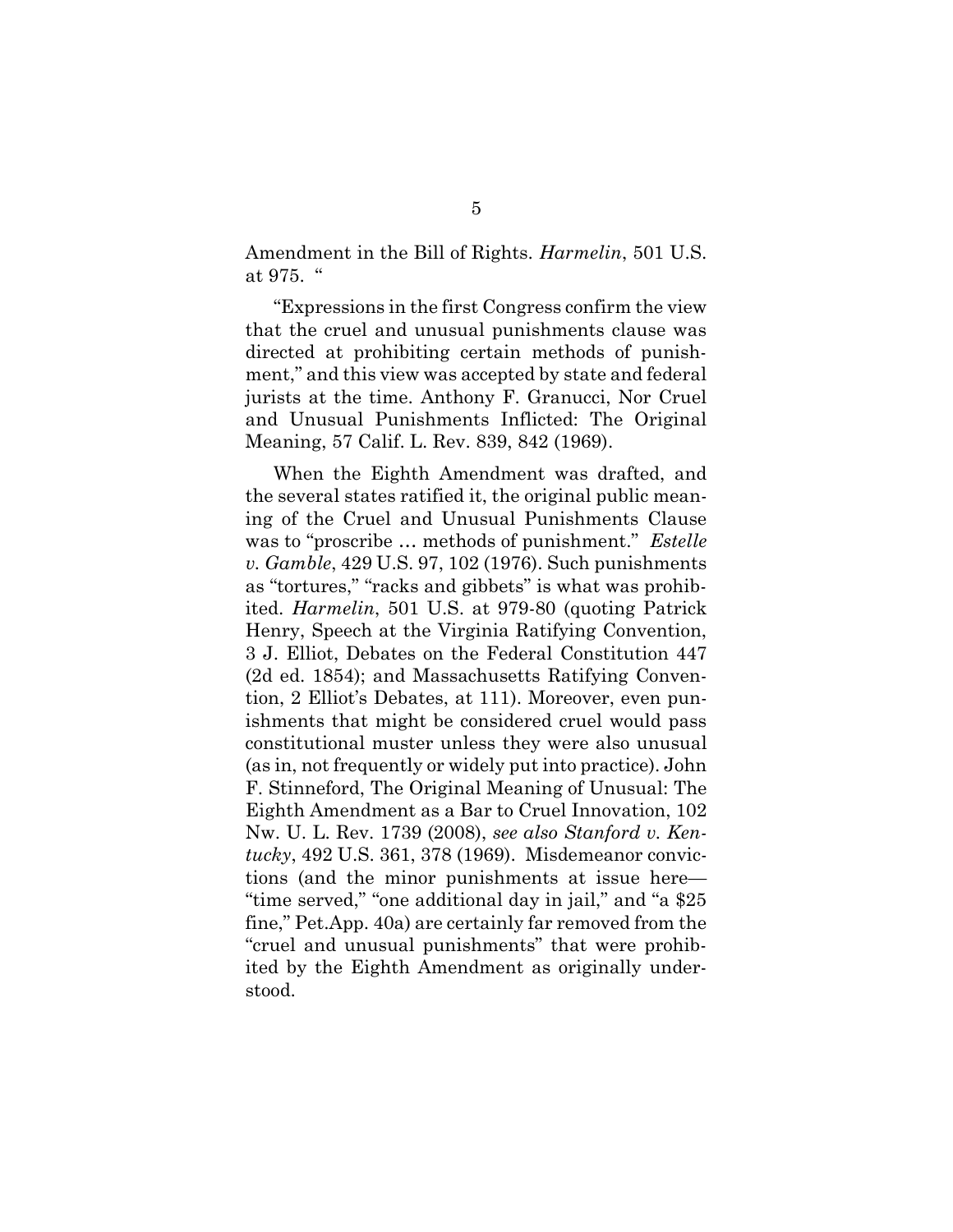### **II. The Ninth Circuit's Holding Goes Well Beyond This Court's Holding in** *Robinson* **That Criminalization of Mere Status Can Violate the Eighth Amendment, and Conflicts with the Decisions of Several Other Circuit and State Courts.**

This Court has held that the Eighth Amendment's Cruel and Unusual Punishment Clause limits not only the types of punishment that may be imposed, but also punishments that are grossly disproportionate to the severity of the crime and even "imposes substantive limits on what can be made criminal and punished as such." *Ingraham v. Wright*, 430 U.S. 651, 667 (1977). That third category, first articulated in *Robinson v. California*, 370 U.S. 660 (1962), was aimed at statutes that made mere "status" a crime (such as the *status* of being a drug addict or alcoholic), not the "antisocial or disorderly behavior resulting from" that status. *Id.* at 666. And it was precisely that distinction that led this Court in *Powell* to uphold a Texas statute that criminalized public drunkenness, as distinct from the status of being an alcoholic. Powell

was convicted, not for being a chronic alcoholic, but for being in public while drunk on a particular occasion. The State of Texas thus has not sought to punish a mere status, as California did in *Robinson*; nor has it attempted to regulate appellant's behavior in the privacy of his own home.

*Powell*, 392 U.S. at 532 (plurality opinion).

Justice White agreed, noting that Powell was not convicted "for being drunk," but "for the different crime of being drunk in a public place." *Id.* at 549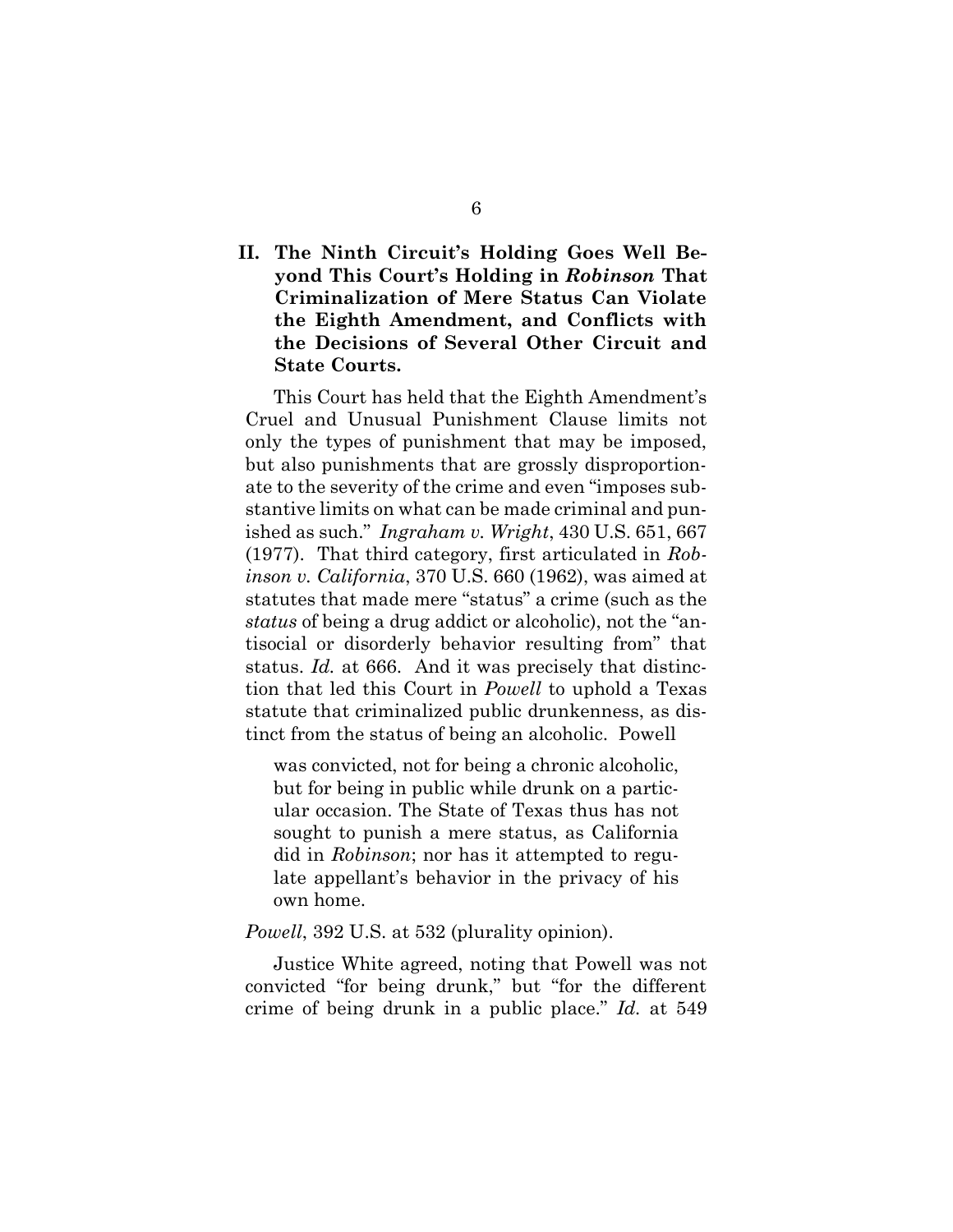(White, J., concurring in the judgment). Although Justice White also speculated that, for chronic alcoholics who were homeless, the ban on public drunkenness might be "*in effect* a law which bans [the act of getting drunk] for which they *may* not be convicted under the Eighth Amendment," *id*. at 551 (emphasis added), that is classic *dicta*. The Court below treated it as a holding, however, and one which is contrary to the actual holding of the case. Whether Justice White's *dicta* should displace the actual holding in *Powell* (and therefore whether the "status" holding in Robinson should be expanded even further and the limitation on that holding contained in *Ingraham* and the plurality opinion in *Powell* be discarded), is an issue that should be resolved by this Court.

As the dissent from denial of rehearing en banc noted, the Ninth Circuit's decision below is also in conflict with the decisions of several other Circuit Courts, which have faithfully followed this Court's distinction between "status" and "conduct." Pet.App. 9a-10a (citing, *e.g.*, *United States v. Moore*, 486 F.2d 1139, 1150 (D.C. Cir. 1973) (en banc) ("there is definitely no Supreme Court holding" prohibiting the criminalization of involuntary conduct"); *United States v. Stenson*, 475 F. App'x 630, 631 (7th Cir. 2012) (holding that it was constitutional for the defendant to be punished for violating the terms of his parole by consuming alcohol because he "was not punished for his status as an alcoholic but for his conduct"); and *United States v. Benefield*, 889 F.2d 1061, 1064 (11th Cir. 1989) ("The considerations that make any incarceration unconstitutional when a statute punishes a defendant for his status are not applicable when the government seeks to punish a person's actions"). A panel of the Fourth Circuit likewise followed that distinction. *Manning v.*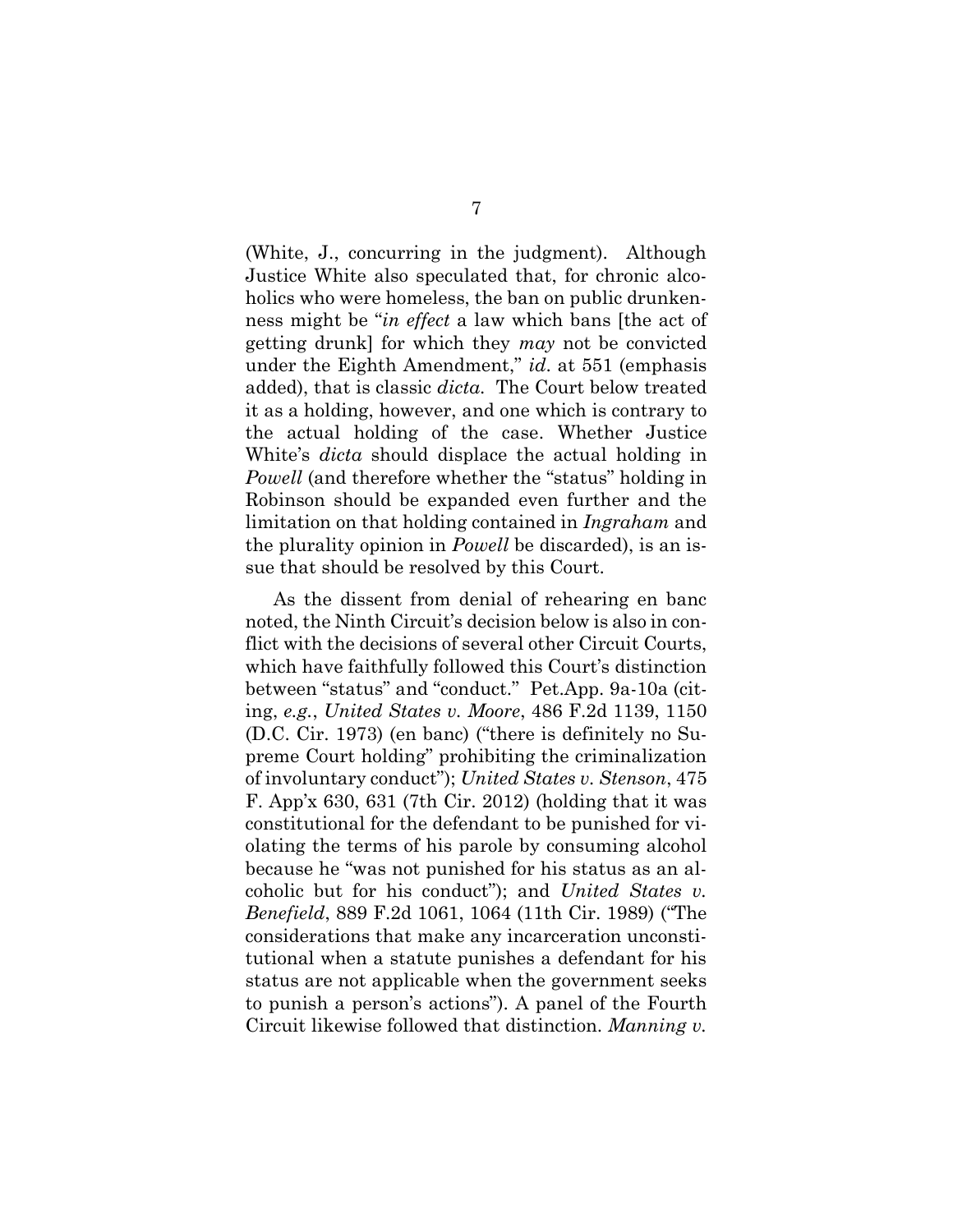*Caldwell*, 900 F.3d 139, 153 (4th Cir. 2018). And although the panel decision was vacated and remanded by the *en banc* Court on the ground that the Virginia law at issue—banning possession of alcohol by a habitual drunkard—actually targeted the alcoholic's status,<sup>2</sup> even the en banc court recognized that "A state" undoubtedly has the power to prosecute individuals, even those suffering from illnesses, for breaking laws that apply to the general population." *Manning v. Caldwell*, 930 F.3d 264, 284 (4th Cir. 2019) (en banc).

Perhaps most troubling, the decision by the Ninth Circuit below is also in conflict with a decision of the Supreme Court of California—a State within the Ninth Circuit's jurisdiction—that *upheld* a public camping ban just like the one at issue here against an Eighth Amendment challenge by "homeless residents." *Tobe v. City of Santa Ana*, 892 P.2d 1145 (Cal. 1995). "The ordinance permits punishment for proscribed conduct, not punishment for status," that Court held. *Id.* at 1166. The Ninth Circuit has thus "decided an important question in a way that conflicts with a decision of a state court of last resort" on an important matter of federal constitutional law that should be resolved by this Court. Rule 10(a).

#### **III. The Ninth Circuit's Decision Severely Intrudes Upon the States' Police Powers**

The most basic duty of every municipality and state is to protect public health and safety. *Metropolitan Life. Ins. Co. v. Massachusetts*, 471 U.S. 724, 756 (1985). To apply the Eighth Amendment prohibition

<sup>2</sup> The en banc court also held that the phrase, "habitual drunkard," was unconstitutionally vague. *Manning v. Caldwell*, 930 F.3d 264, 278 (4th Cir. 2019) (en banc).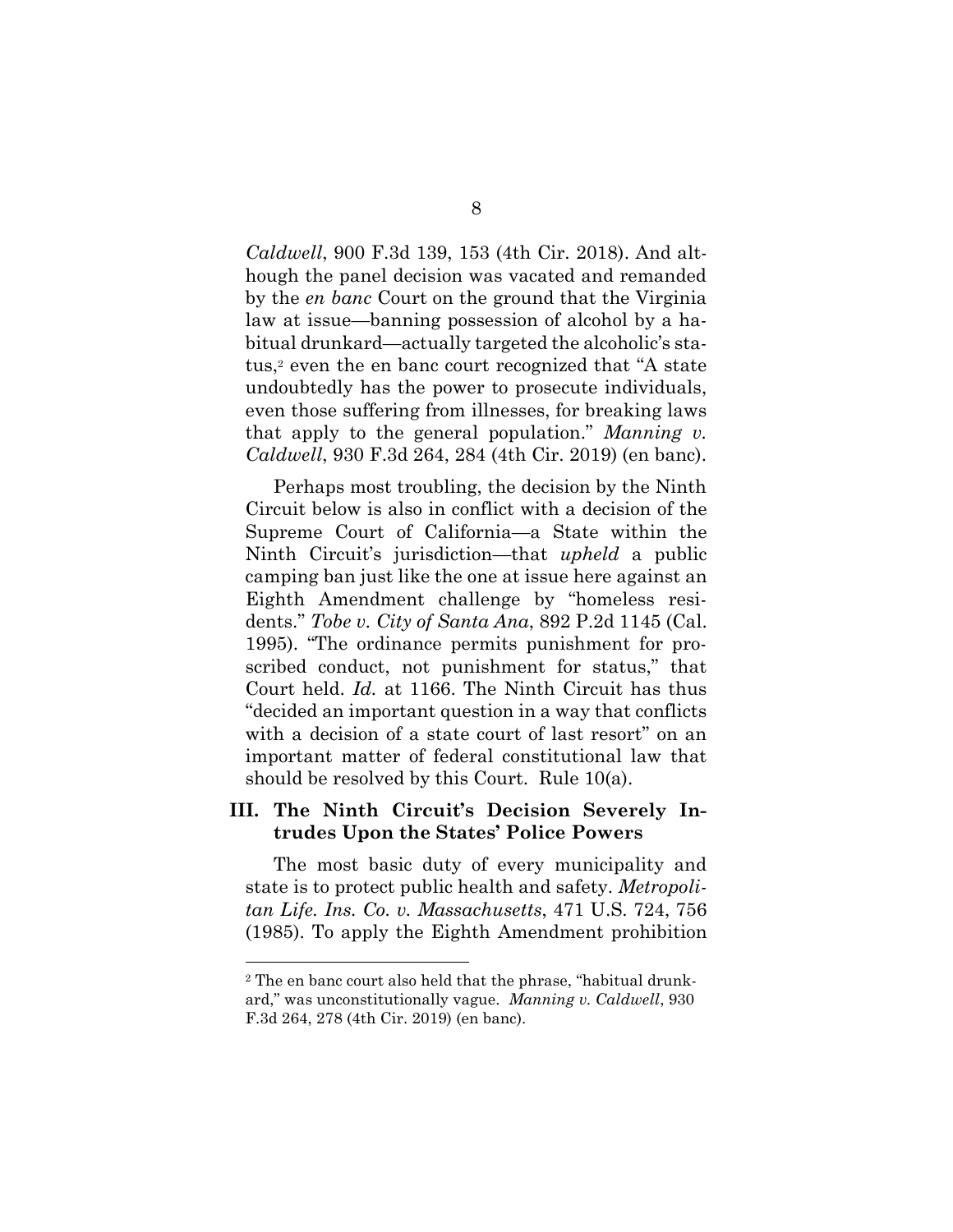against cruel and unusual punishment to prohibit enforcement of reasonable municipal ordinances to regulate public camping and disorderly conduct would necessarily cause other reasonable ordinances to be challenged, and negated, under the same reasoning.

There is currently a public health and environmental crisis in our cities due to the proliferation of campers on city streets. The cities being forced to allow the behavior of camping on city streets, and the concomitant dumping of raw human waste and other dangerous sewage such as narcotics needles onto the streets, endangers other citizens. Medieval diseases once thought eradicated in our country are reappearing. It begs the question of whether citizens victimized by the blight caused by public campers have any rights to be considered in the equation. Surely, all of the degradation in the physical environment, water quality (the raw sewage from public campers runs directly into the waterways and beaches used and enjoyed by all citizens), and safety and security of the public areas needs to be considered. To disallow municipalities from enforcing the anti-public camping ordinances would usurp the fundamental duties of local and state governments to protect the health and safety of its citizens.

"Because the police power is controlled by 50 different States instead of one national sovereign, the facets of governing that touch on citizens' daily lives are normally administered by smaller governments closer to the governed." *National Federation of Independent Business v. Sebelius*, 567 U.S. 519, 536 (2012). The tradition of the Court in deferring to state legislatures and local policy makers in making and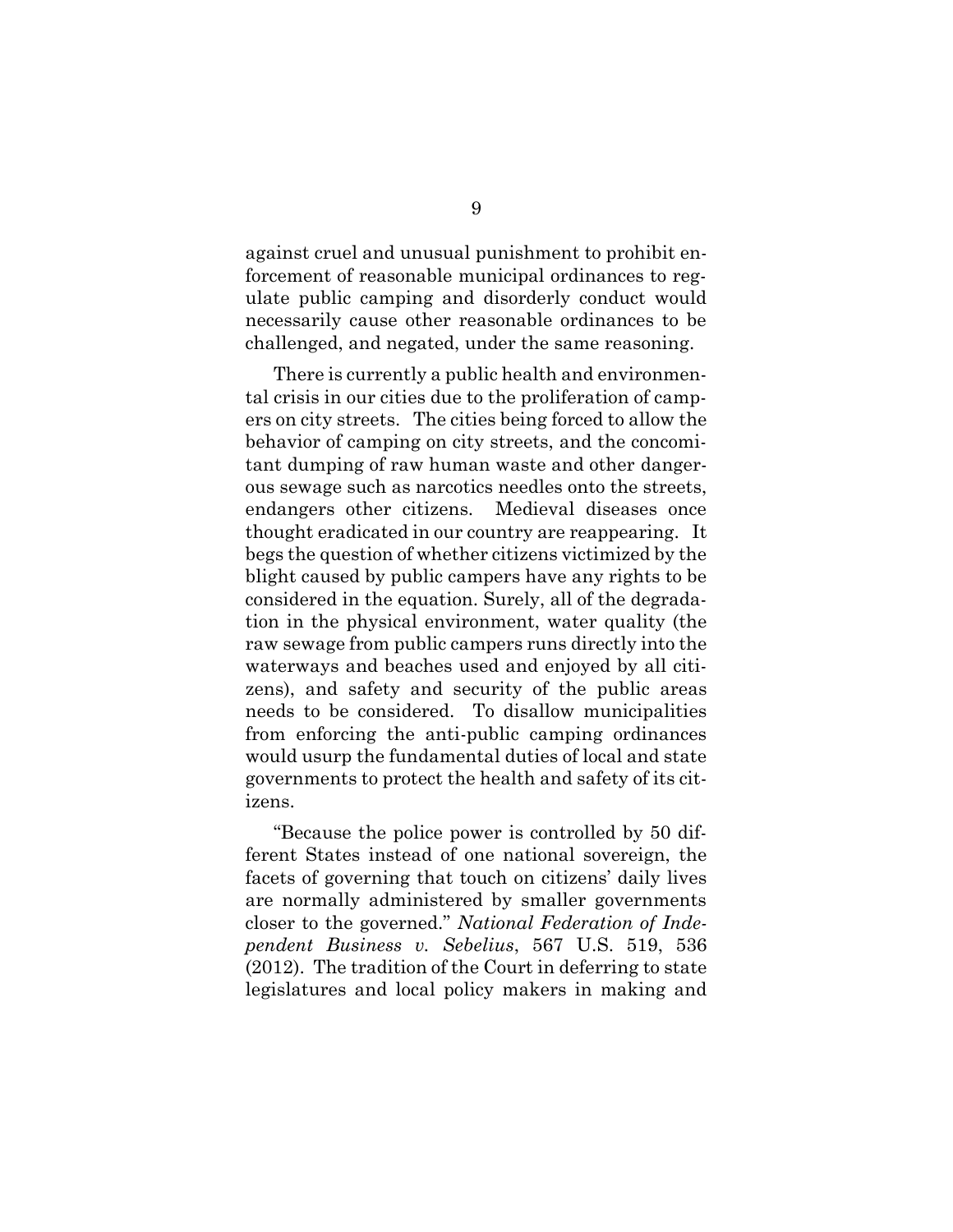implementing important policy decisions is longstanding. *Ewing v. O'Connor*, 538 U.S. 11, 24 (2003), citing *Weems v. U.S.*, 217 U.S. 349, 379 (1910). The definition of crimes and how such crimes are punished turn on state law and "this Court awards great deference to such determinations." *Overton v Bazzetta*, 539 U.S. 126, 140 (2003).

The Ninth Circuit's expansive interpretation of the Eighth Amendment's Cruel and Unusual Punishment Clause to countermand state and local policy judgments on matters that have historically been within the exclusive authority of the States likewise warrants this Court's review.

### **IV. The Eighth Amendment Cannot Be Used To Impose Unconstitutional Affirmative Obligations On Municipalities**.

The Constitution is a charter of negative liberties and does not impose affirmative obligations on government. *Deshaney v. Winnebago County Dept. of Social Services*, 489 U.S. 189 (1989). *See* David Currie, *Positive and Negative Constitutional Rights*, 53 U. Chi. L. Rev. 864 (1986).

A ruling that forbids enforcement of reasonable ordinances to protect the health and safety of all citizens unless and until there are enough spare beds to house all "involuntarily" homeless persons within a municipality impermissibly burdens local governments. The court's homeless housing provision edict is not supported by the law because the Eighth Amendment has no application. Moreover, the Constitution does not permit the Court to dictate these types of policies to local and state governments. The financial burden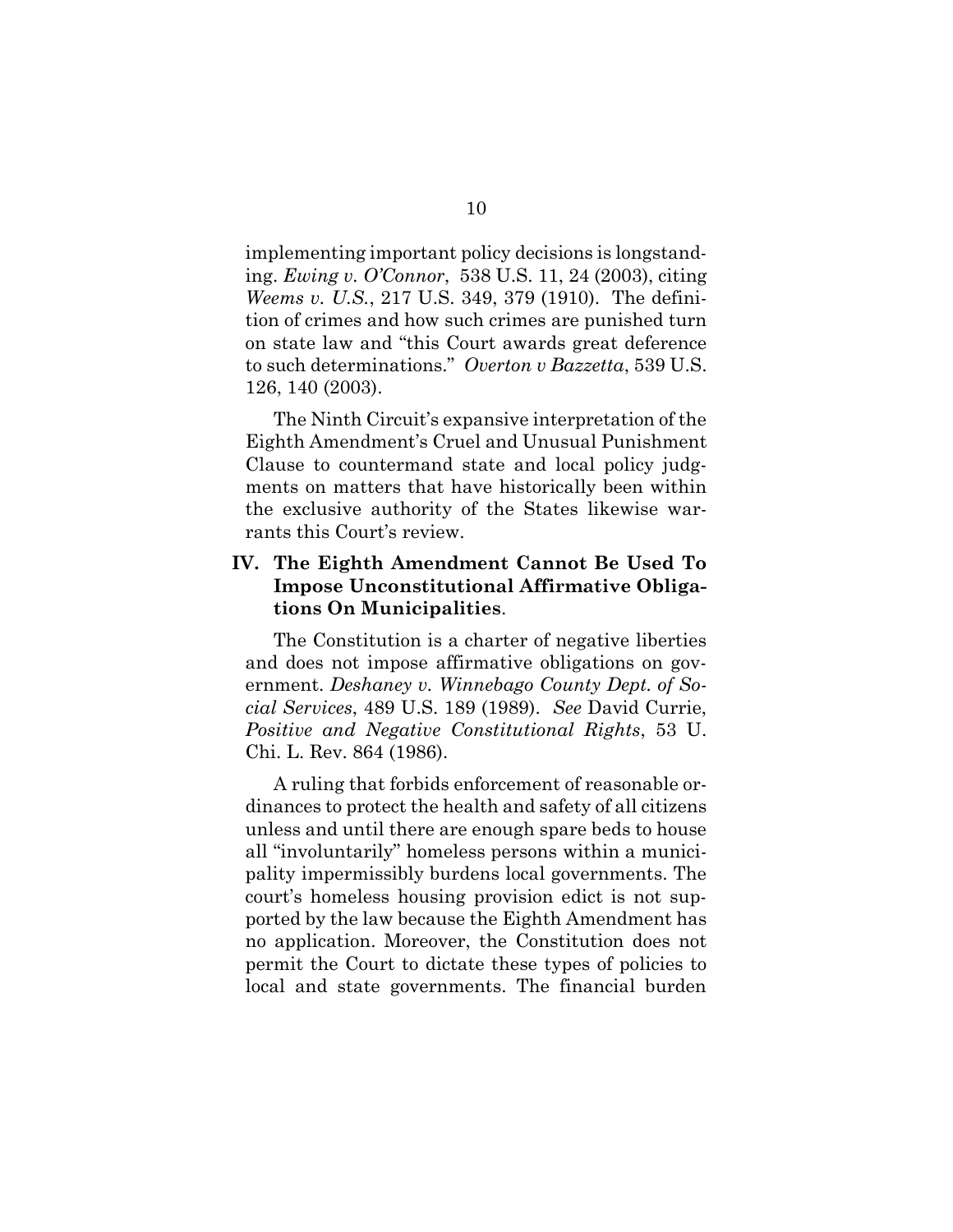placed on the localities, along with the practical considerations of compliance, go beyond the scope of what type of obligations are enforceable under the Constitution.

Government inaction is not actionable. *City of Canton v. Harris*, 489 U.S. 378, 394-395 (1989) (O'Connor, concurring in part and dissenting in part). The Due Process Clause of the Fourteenth Amendment is phrased as a limitation on the State's power to act, not as a guarantee of certain minimal levels of safety and security. Its language cannot be said to impose an affirmative obligation on the state. "Nor does history support such an expansive reading of the constitutional text…. The Framers were content to leave the extent of governmental obligation … to the democratic political process." *Deshaney*, 489 U.S. at 195-96.

To comply with the homeless housing provision edict, a count would have to be conducted each night of the homeless. Consider the scope and near impossibility of such a task in a city the size of Los Angeles.<sup>3</sup> Consider the proliferation of litigation should any city so burdened miscount and issue citations under the false impression that there were adequate shelter beds available on any one night. Consider the impact on many cities now, who have given up and just stopped enforcing their anti-public camping ordinances for fear of running afoul of the law. Many of their public areas have become uninhabitable, both

<sup>3</sup> Matt Tinoco, *LA Counts Its Homeless, But Counting Everybody Is Virtually Impossible*, LAist, Jan. 22, 2019, 2:08 PM, https://laist.com/2019/01/22/los\_angeles\_homeless\_count\_2019\_ how\_volunteer.php.